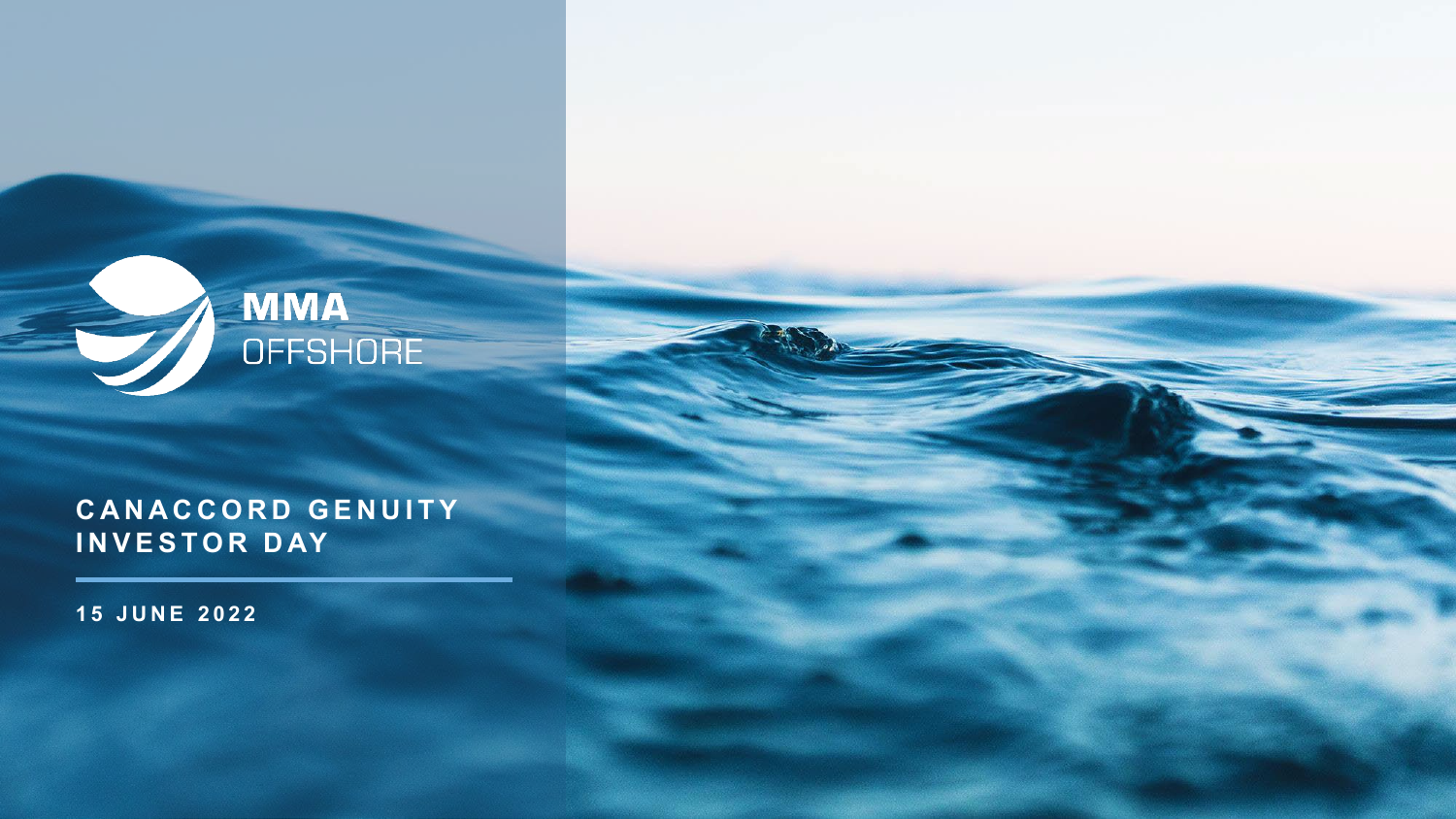# **ABOUT MMA**



2

#### **MMA SPECIALISES IN PROVIDING HIGH-SPECIFICATION VESSELS AND A COMPREHENSIVE SUITE OF MARINE AND SUBSEA SERVICES TO THE OFFSHORE ENERGY SECTOR AND WIDER MARI TIME INDUSTRIES**



#### **VESSEL SERVICES**

- 17 offshore vessels
- AHT, AHTS, PSV and MPSV assets
- Offtake, supply, construction, seismic, survey, tug and barge, anchor handling and towing, accommodation, dive and ROV, installation and IMR support services
- Supporting offshore marine, renewables and subsea projects

#### **SUBSEA SERVICES**

- Survey, geophysical and geotechnical, engineering, commercial diving, ROV, subsea stabilisation and MAT services
- Managed by in-house project management and delivery expertise
- Able to leverage MMA's full capability in a single client-facing solution.

#### **OUR LOCATIONS**



#### **PROJECT LOGISTICS**

• Complex marine and vessel spreads, logistics to remote greenfield sites, integrated marine logistics, marine transportation services and onshore construction support • Support for the onshore, nearshore and offshore construction markets









**Oil & Gas Renewables Decommissioning Government & Defence**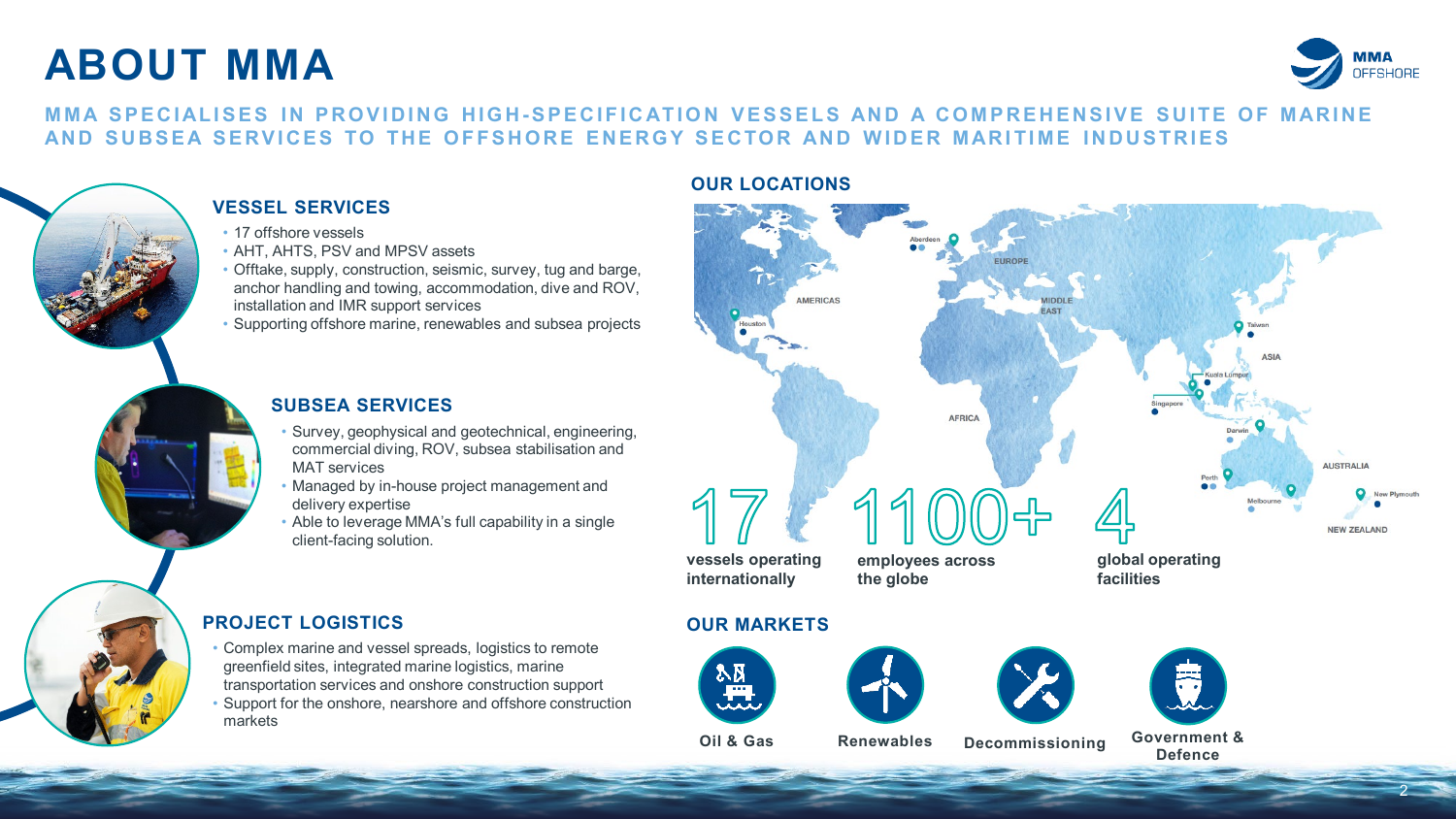# **OUR STRATEGY**



3

#### **TRANSFORMING THE WAY MARINE SERVICES ARE DELIVERED**

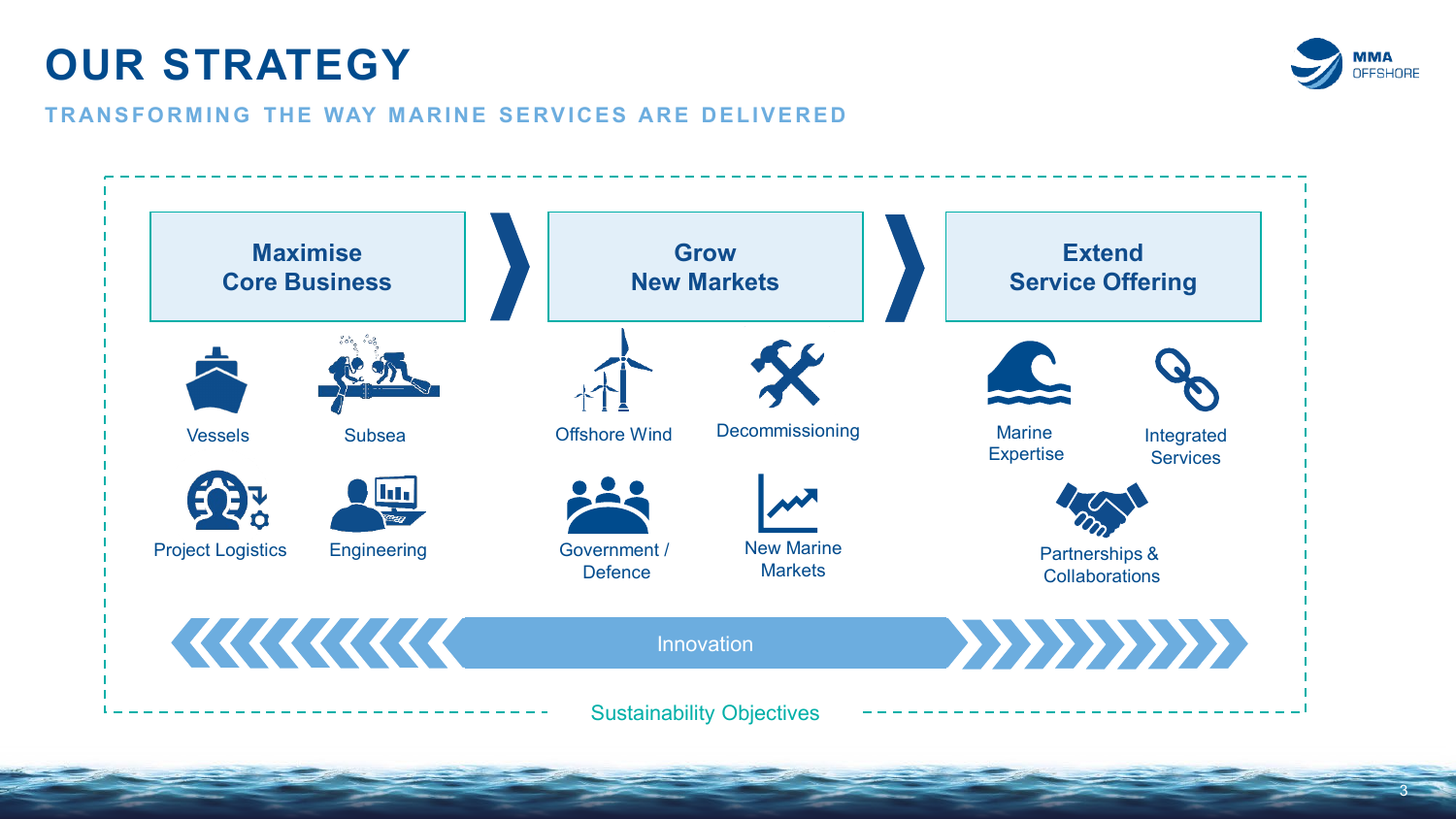### **OIL & GAS**



#### **STRONG PIPELINE OF PROJECTS IN MMA'S OPERATING REGIONS**

#### **KEY PROJECTS OFFSHORE O&G GREENFIELD SANCTIONING**





| <b>Continent</b> | <b>Est. Sanctioning</b><br>value 2022-2026<br>(US\$b) |
|------------------|-------------------------------------------------------|
| Australia / NZ   | 15                                                    |
| Asia excl. China | 52                                                    |
| Middle Fast      | 90                                                    |
| East Africa      | 10                                                    |
|                  | 167                                                   |

Source: Rystad Greenfield Sanctioning Database

#### **O&G VESSEL DEMAND FORECAST**



### <u> 44</u>

The OSV sector has taken further steps forward in 2022 so far, amidst a high energy price environment, firming rig demand and a continued pick up in offshore field activity.

**Clarksons Research, May 2022**



4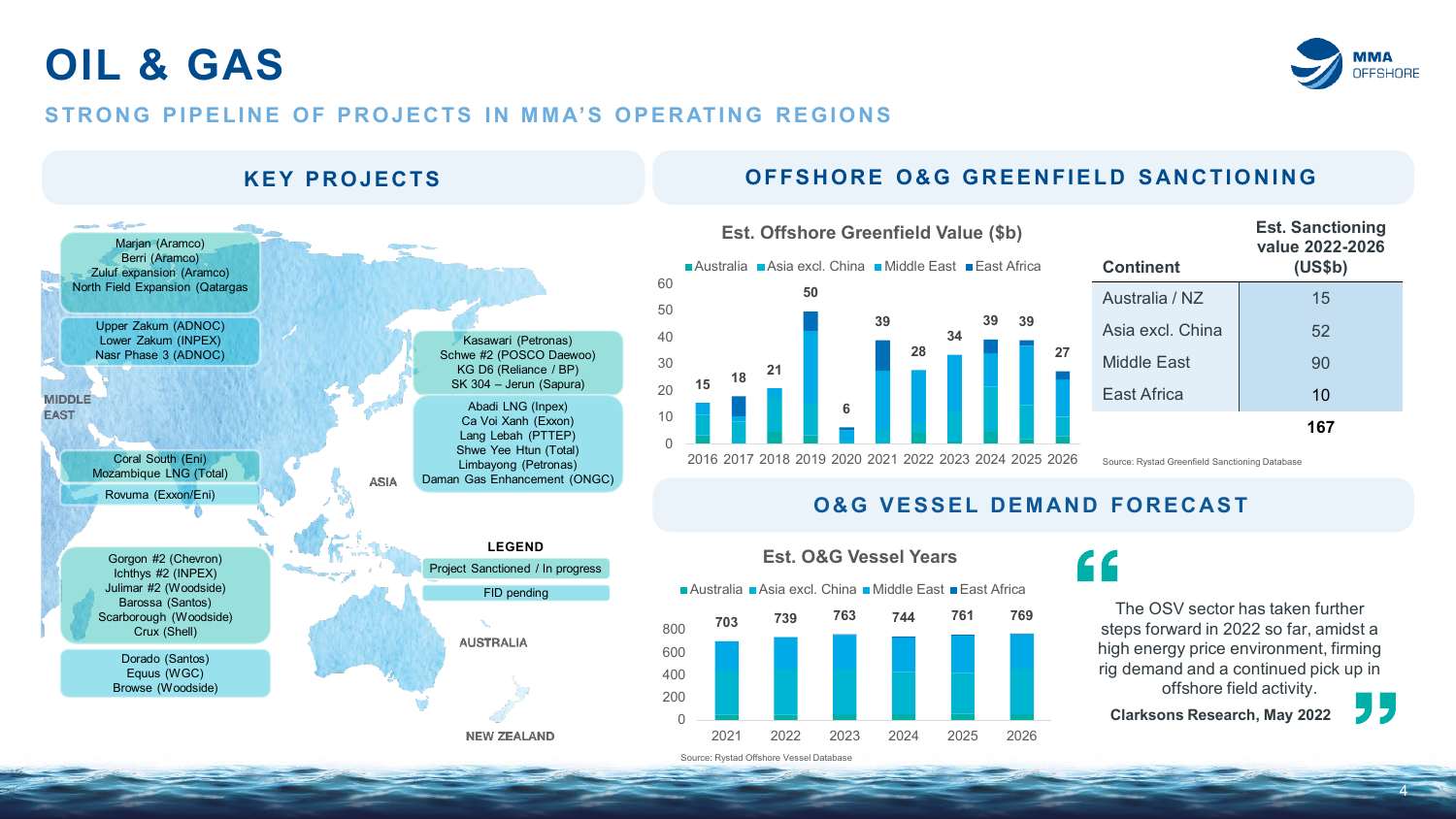# **RENEWABLES**



#### **EXPONENTIAL GROWTH IN OFFSHORE WIND DEVELOPMENTS IN ASIA PACIFIC REGION**

#### Changhua 3 Changhua – Strait Wind Power Star of the South (CIP) Mid West Wind (Pilot) **AUSTRALIA / NZ PHILIPPINES TAIWAN** Aparri Bay Phase 1 and 2 Guimaras Strait Changhua (Orsted) Formosa (JERA) Yunlin (wpd) Hai Long (Northland Power) Changfang Xidao (CIP) Binh Dinh – PNE Phase 1 Thang Long Phase 1. 2, 3 Binh Thanh/Hoa Thang La Gan Phase 1 **VIETNAM** Southwest Offshore Phase 3A Incheon Taean – Manipo Donghae – Gray Whale **SOUTH KOREA** Kitakyushu Port Western Wakayama Yuri-honjo Yamaguchi Akita Port Noshiro Port **JAPAN** Proposed1 Project Sanctioned / In progress **LEGEND**

<sup>1</sup> Proposed refers to wind farm projects in application or concept stage<br><sup>2</sup> Excludes intertidal projects

### **KEY PROJECTS APAC OFFSHORE WIND PROJECTS (2022 - 2026)**

| <b>Country</b>       | <b>Proposed</b><br><b>Projects</b> | <b>Projects</b><br>Approved | <b>Total Wind Farm</b><br><b>Capacity (MW)</b> | <b>Total No. of</b><br><b>Turbines</b> | <b>Est. Capex</b><br>(US\$b) |
|----------------------|------------------------------------|-----------------------------|------------------------------------------------|----------------------------------------|------------------------------|
| Australia            | 2                                  | 0                           | 2,300                                          | 212                                    | 5.7                          |
| Japan                | 17                                 | 4                           | 5,385                                          | 645                                    | 12.6                         |
| Philippines          | 3                                  | 0                           | 1,200                                          | 120                                    | 2.8                          |
| South Korea          | 21                                 | 13                          | 8,864                                          | 1134                                   | 31.2                         |
| <b>Taiwan</b>        | 6                                  | 8                           | 5,902                                          | 664                                    | 18.2                         |
| Vietnam <sup>2</sup> | 8                                  | 0                           | 5,116                                          | 518                                    | 10.8                         |
|                      |                                    |                             |                                                |                                        | 81.3                         |
|                      |                                    |                             |                                                |                                        |                              |

#### **APAC OFFSHORE WIND CAPACITY GROWTH FORECAST**

**Est. Capacity additions (MWac)**

■Taiwan ■South Korea ■Japan ■Vietnam ■Phillipines ■Australia



Global annual offshore wind capex forecast to surpass \$100 billion by 2030.

**Rystad Energy**

5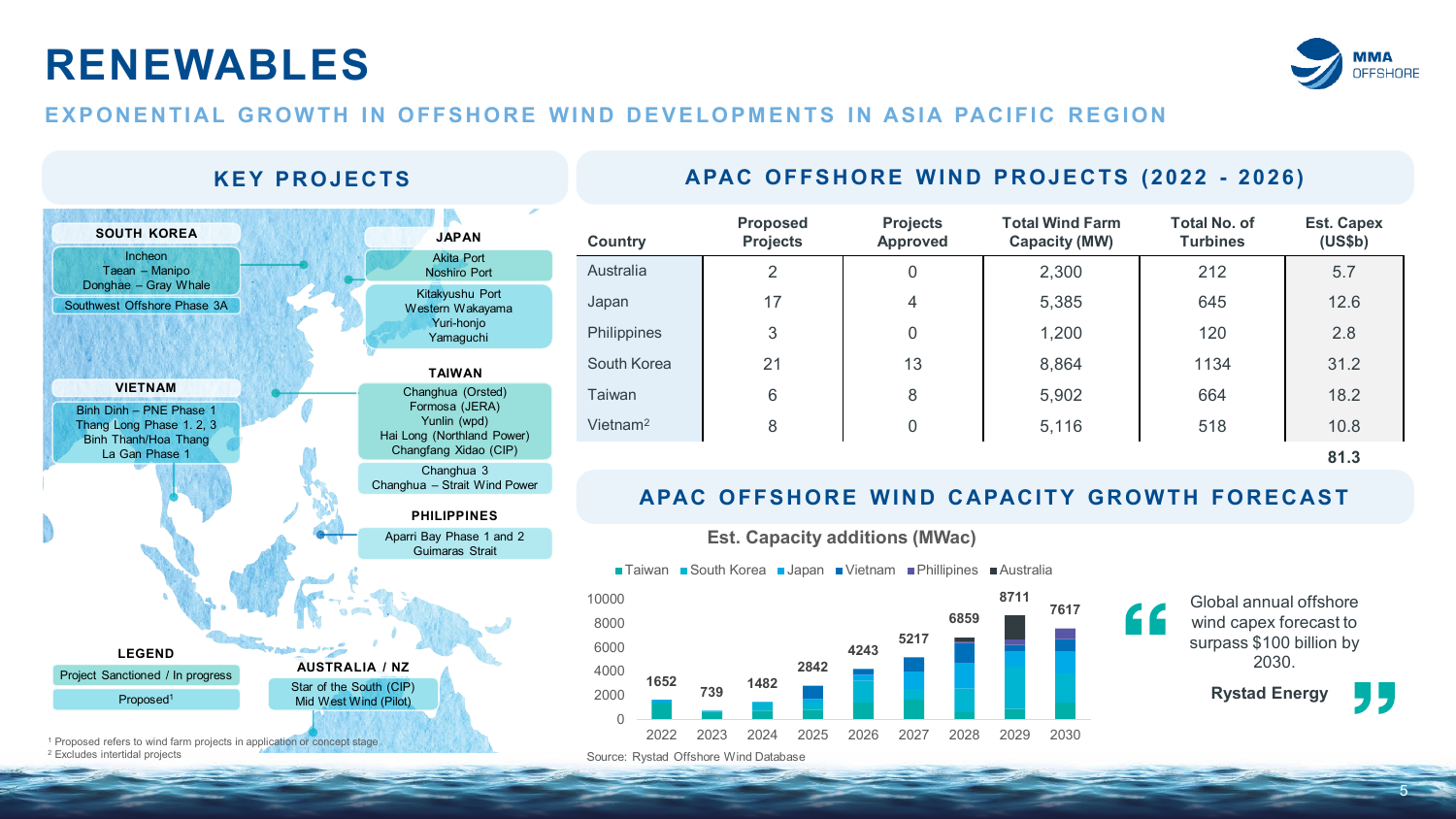# **BALANCE SHEET REPAIR COMPLETE**



**6**

#### **POST VESSEL SALES, NET DEBT IS ~\$60M ON \$330M OF ASSETS AND EARNINGS MOMENTUM**

#### **BALANCE SHEET DEBT METRICS**

- Net debt to reduce from A\$190m in June-20 to A\$40m post vessel sales and Batam divestment<sup>1</sup>
	- \$170m of Gross debt reduction (including \$80m equity raise)
- Cash balance maintained through COVID-19 trading trough
- Positive free cash flow above \$25m EBITDA (excluding impact of working capital movements and growth CAPEX)

#### **ASSET SALES**

- Vessel sales program essentially completed at book value
	- 1 x vessel left to divest (WDV  $\sim$  A\$1.5m)
- US\$15m Batam sale contracted to complete by Dec 2022
- Balance Sheet repair and non-core asset sales expected to complete this calendar year providing a strong platform for growth

#### 276.9 155.4 125.4 105.4 190.3 90.1 60.1 40.1 0.0 50.0 100.0 150.0 200.0 250.0 300.0 Jun-20 Dec-21 Pro-Forma post vessel Pro-forma post vessel sales and Batam sale  $\frac{1}{\sqrt{2}}$ \$80m capital raise (Nov 20) Non-core vessel sales (Jun-22) US\$15m Batam Sale (Dec-22)

#### Gross Debt Net Debt

<sup>1</sup> Proforma Dec-21 Net debt with impact of vessel sales and Batam sale; Dec-21 Cash Balance \$65.3m; excludes AASB-16 Leases

#### **Gross and Net Debt1**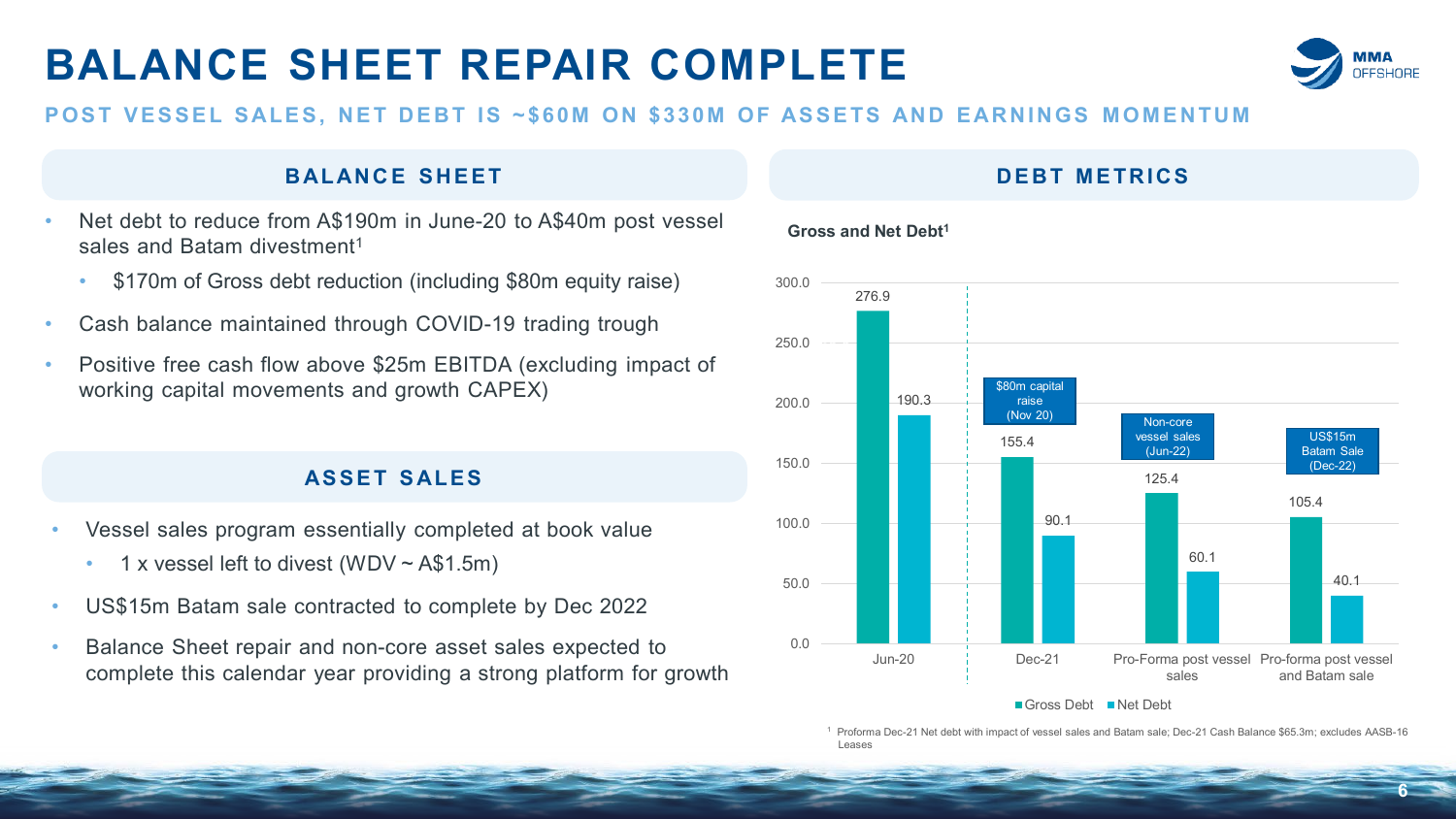# **INVESTMENT PROPOSITION**



#### **GROWTH IN ALL KEY MARKETS WITH LATENT OPERATING LEVERAGE TO DRIVE EARNINGS GROWTH**



### **OFFSHORE WIND**

- Key component of the future energy mix
- Significant growth forecast in our key operating regions (3,000+ turbines to be installed)
- Highly vessel intensive activity



#### **OIL & GAS**

- Significant investment required to replace depleting reserves, heightened sovereign energy security
- COVID-19 delayed work scopes and new project FIDs to drive increase in future activity
- Significant decommissioning works required in region



### **GOVERNMENT & DEFENCE**

- New offshore survey scopes coming to market
- Infrastructure spend increasing
- Marine logistics security



#### **VESSELS**

- Leverage latent capacity in current fleet (H1 22 66%)
- Utilisation and rate increases to drive growth in earnings
- Increase third party vessels as market improves



### **SUBSEA SERVICES / PROJECT LOGISTICS**

- Volume and rate increases with minimal additional capital
- Leverage Taiwan JV platform



#### **INTEGRATED SERVICES**

• Capture increased margins

7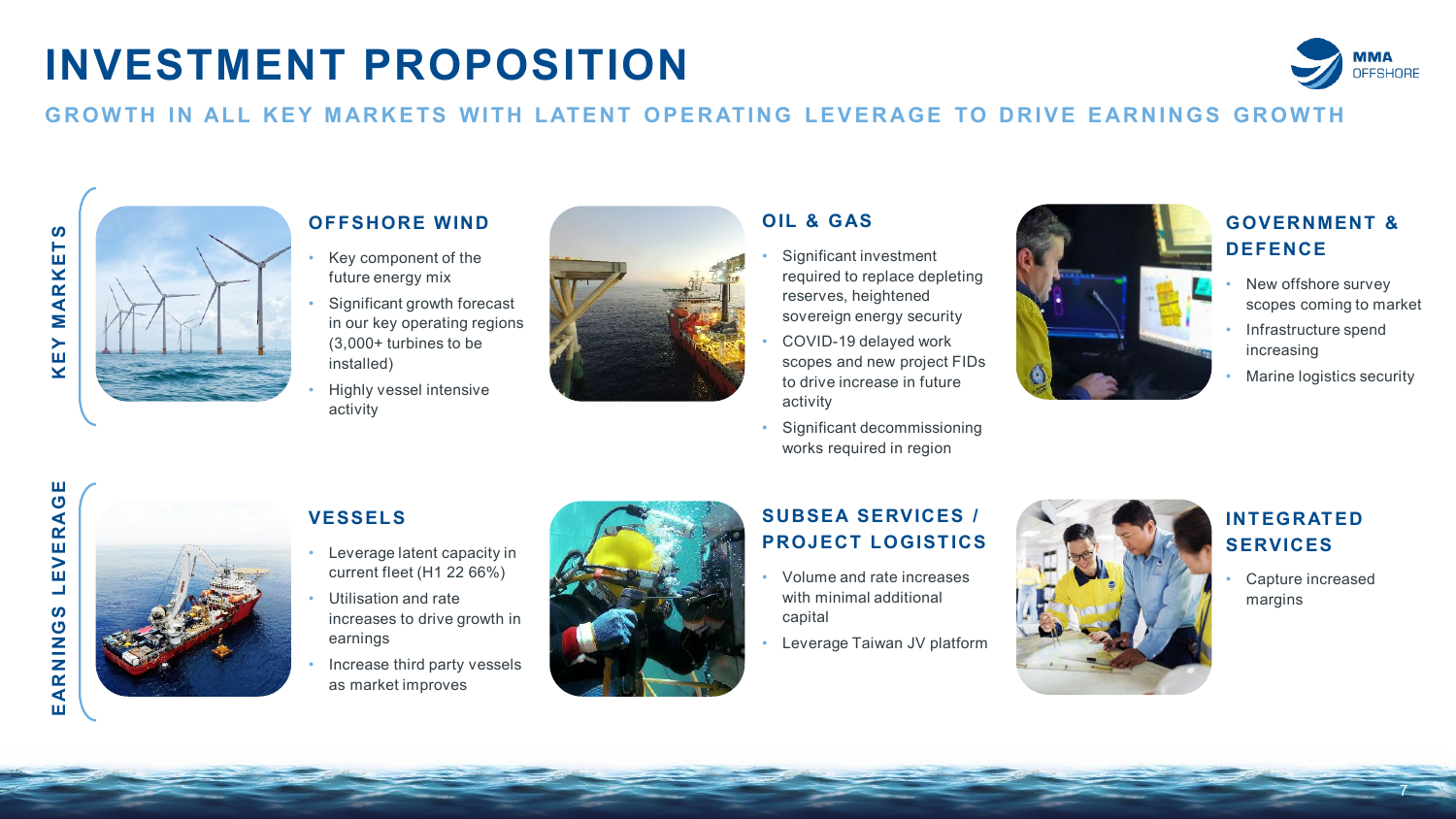# **IMPORTANT NOTICES & DISCLAIMER**



8

This document contains general information about the activities of MMA Offshore Limited (**MMA**) current at the date of this presentation. It is information in a summary form only and does not contain all the information necessary to fully evaluate any transaction or investment. It should be considered in conjunction with MMA's other periodic and continuous disclosure announcements to the Australian Securities Exchange available at www.asx.com.au.

MMA makes no representation or warranty (express or implied) as to the accuracy, reliability or completeness of this document. MMA and its directors, officers, employees, advisors, agents and associates will have no liability for any statements, opinions, information or matters (express or implied) arising out of, or contained in or derived from, or for any omissions from this document, except liability under statute that cannot be excluded.

**Not a prospectus:** This document is not a prospectus or a product disclosure statement under the Corporations Act 2001 (Cth) and has not been lodged with the Australian Securities & Investments Commission.

**Not investment advice:** The information provided in this document is not intended to be relied upon as advice to investors or potential investors and has been prepared without taking into account the recipient's investment objectives, financial circumstances or particular needs. Any investment decision should be made based solely upon appropriate due diligence. Recipients of this document are advised to consult their own professional advisers. An investment in any listed company, including MMA, is subject to significant risks of loss of income and capital.

Future performance: This document contains certain forward-looking statements. The words 'anticipate', 'believe', 'expect', 'project', 'forecast', 'estimate', 'likely', 'intend', 'should', 'could', 'may', 'target', 'plan' and other similar expressions are intended to identify forward-looking statements. Indications of, and guidance on, future earnings and financial position and performance are also forward-looking statements. Such forward-looking statements are not guarantees of future performance and involve known and unknown risks, uncertainties and other factors, many of which are beyond the control of MMA, and its officers, employees, agents and associates, that may cause actual results to differ materially from those expressed or implied in such statements. Actual results, performance or outcomes may differ materially from any projections and forward-looking statements and the assumptions on which those assumptions are based. You should not place undue reliance on forward-looking statements and neither MMA nor any of its directors, officers, employees, advisors, agents or associates assumes any obligation to update such information.

**Risks:** An investment in MMA securities is subject to investment and other known and unknown risks, some of which are beyond the control of MMA and MMA's directors, officers, employees, advisors, agents or associates. MMA does not guarantee any particular rate of return or the performance of MMA nor does it guarantee the repayment of capital from MMA or any particular tax treatment.